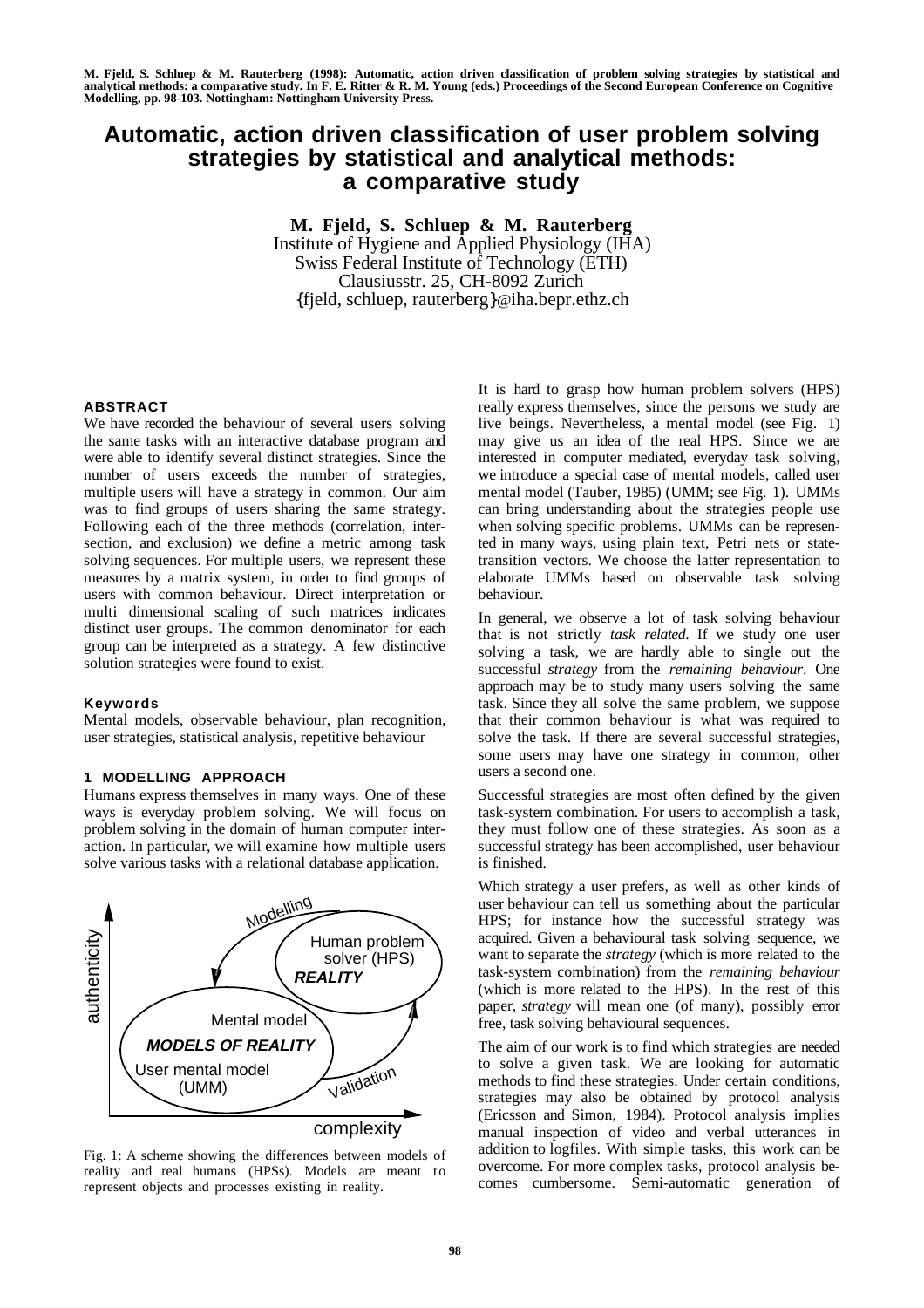process models was studied by Ritter and Larkin (1994). Motivated by their work, we wish to suggest further principles for automatic recognition of user strategies and plans.

In this paper, human perception and verbalisation will not be considered as part of the problem solving. Hence, purely based on observable task solving behaviour, we set out for automatic methods, applicable with simple as well as with complex tasks. We only consider protocol analysis as a mean to validate the automatic methods we elaborate.

# **2 SYSTEM DESCRIPTION**

The system we study is a relational database program with 153 different dialogue states. The possible transitions of the system are represented by a statetransition vector space. A state-transition-vector (STV) summarises a subject's task solving behaviour for one task. It has length n, where n is the total number of transitions (n=978) for the complete database program. Each STV element tells how many times a certain transition was activated to solve the task.

Since the order of activated transitions is not contained in the STV, the order of user behaviour is only partly conserved. It is stored in an implicit form, given by the system dialogue structure and is embedded in the structure of the STV.

To reduce complexity, it is possible to replace each STV element  $>1$ , by 1. We call the result binary-state-transition-vector (B-STV). It tells us which transitions were activated, but nothing about repetition.

## **3 TASK DOMAIN**

An empirical investigation was carried out to compare different types of expertise (Rauterberg, 1992). For the reconstruction of UMMs we used logfiles of six novice and six expert users, all solving the same task. The task was to find out how many data records there are in a given database consisting of three file. An example UMM of a task solving process, based on one of the experts, is presented in Rauterberg et al. (1997). In that example, 15 *different* transitions (number of positive STV elements) were activated to solve the task. However, since some of them were activated repeatedly, the *total* number of activated transitions (the sum of STV elements) is 25.

#### **4 INTERPRETING BEHAVIOURAL SEQUENCES**

Studying an STV of one user can tell us which system states the user passed by, which transitions that were triggered in those states and how many times that happened. Different users working with the same system are directly comparable, since their behavioural sequences only differ by the value of the vector elements.

### **5 BASIC QUESTIONS AND METHODOLOGY**

First, we want to find out how the behavioural sequences of two users can be related. A classical method is that of correlation. An alternative is to look for analytical methods. The user STVs can be represented by ellipses as in Fig. 2. The area of an ellipse corresponds to the sum of the STV element values. Intersection area can be understood as symmetric similarity between two user

STVs. Exclusion areas can be understood as the asymmetric difference between two user STVs.

Based on such considerations, we raise the following questions and suggest corresponding methods as answer:

1) What is the proximity between two behavioural sequences? Method suggested: *correlation*.

2) What do two behavioural sequences have in common (similarity)? Method suggested: *intersection* (Fig. 2).

3) What do two behavioural sequences not have in common (difference)? Method suggested: *exclusion* (Fig. 2).



Fig. 2: Intersection area and exclusion areas between user1 and user2 STV.

For each method, we elaborate a metric (Table 1). The order of the metric may be symmetrical (the metric applied from user1 STV to user2 STV is the same as the metric applied from user2 STV to user1 STV) or asymmetric (the metric applied from user1 STV to user2 STV is *not* the same as the metric applied from user2 STV to user1 STV). Based on the metrics applied between all the user STVs, we then apply a grouping algorithm.

With each group suggested by the grouping algorithm, a strategy may be approximated. The procedure is to create a STV with a maximum number of non-zero elements common to all the users of the group.

In the following presentation, we will proceed from more statistically based to more analytically based methods.

Table 1: The three suggested methods and their characteristics. CORR means a standard correlation method, the other metrics are defined by Formula 1,2 and 3.

| Method       | Metric<br>name                                       | Metric<br>nature | Grouping<br>algorithm |
|--------------|------------------------------------------------------|------------------|-----------------------|
| Correlation  | <b>CORR</b>                                          | Statistical      | Statistical           |
| Intersection | $\bm{M}^\textit{BIS}_{p,q}$<br>$\bm{M}^{I\!S}_{p,q}$ | Analytical       | Statistical           |
| Exclusion    | $M^{EX}$<br>p,q                                      | Analytical       | Analytical            |

# **5.1 CORRELATION METHOD**

In this method the metric between user STVs is the degree of proximity. The metric values are analysed by multi-dimensional-scaling (MDS, Systat, 1989) to indicate groups of users.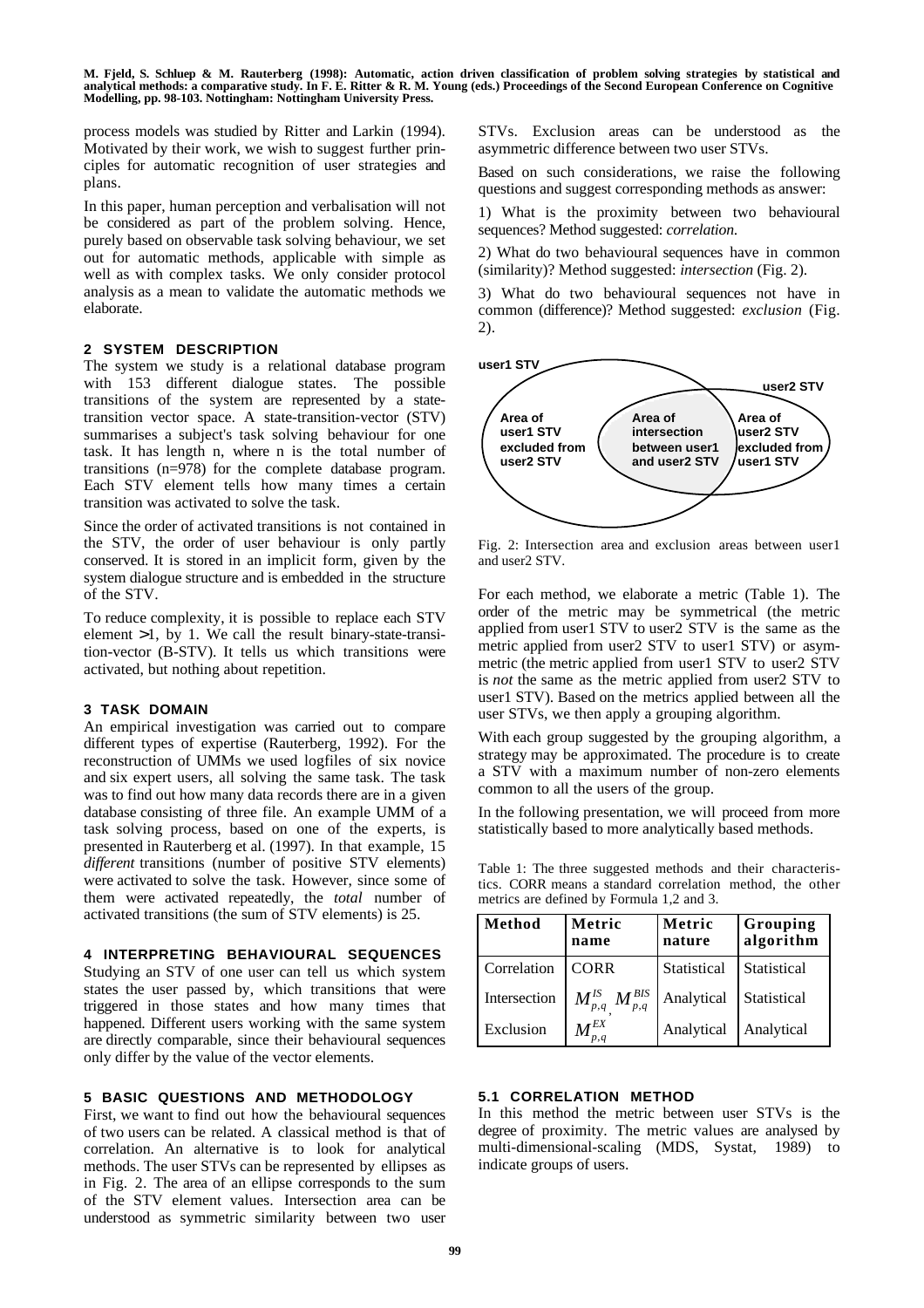### 5.1.1 METRIC

Correlation is one way to measure the proximity between behavioural sequences. We apply Pearson correlation as a measure for proximity between two STVs. By this procedure, we get an mxm (m=12) diagonal dominant symmetrical matrix with possible values between minus one, via zero (no proximity) and one (equality). For Fig. 3 the observed values are between -0.003 and 0.948 (without considering the diagonal elements).

#### 5.1.2 GROUPING ALGORITHM

The correlation matrix is interpret by MDS, giving the plot of Fig. 3. We have chosen to apply two dimensional MDS to allow visual interpretation of the plots.



Fig. 3: MDS (r=1, Kruskal, Mono) plot with a Pearson correlation matrix gives RSQ=0.870.

#### 5.1.3 OUTCOME

From the plot in Fig. 3 we see how the users may be grouped: {N1, N4, N6, E4}, {N2, N3, E1, E2, E3, E6} and {N5, E5}. Some of these user STVs may well consists of parts of several strategies in addition to the successful one.

According to the proportion of variance (RSQ=0.870), MDS explains some of the variance of the user data, but a significant part remains unexplained.

#### **5.2 INTERSECTION METHOD**

This method is based on the observation that if two users followed the same strategy, that strategy will belong to the intersection of the two users STVs. The order of the an intersection metric is symmetric, since both user STVs have the same in common. These metric values are analysed by MDS to indicate groups of users.

#### 5.2.1 METRIC

Similar behaviour is measured by summing up the smaller STV elements of the two user STVs, thus considering the number of activated transitions common to both users.

It is reasonable to *normalise* the degree of intersection by the smaller of the sums of the STVs elements (which would be the maximum possible value for the intersection).

Formula 1:

$$
M_{p,q}^{IS} = \frac{\displaystyle\sum_{i=1}^n \min\!\left(e_{p,i},e_{q,i}\right)}{\min\!\left(\sum_{i=1}^n e_{p,i},\sum_{i=1}^n e_{p,i}\right)}
$$

where:  $\overline{M}$ 

| $\bm{M}^{I\!S}_{p,q}$ | : Intersection metric between user p and q |
|-----------------------|--------------------------------------------|
| $\dot{i}$             | : Summing Index STV elements               |
| n                     | : STV length, upper summing limit          |
| $e_{p,i}$             | : STV element i for user p                 |
| $e_{q,i}$             | : STV element i for user q                 |
|                       |                                            |

We may ignore repetitive behaviour, using B-STVs instead of STV. Results based on B-STVs are called *binary*. Formula 2:

$$
M_{_{p,q}}^{\textit{BIS}} = \frac{\displaystyle\sum_{_{i=1}}^{_{n}} \min\!\left(e_{_{p,i}} \cdot e_{_{q,i}}, 1\right)}{\min\!\left(\sum_{_{i=1}}^{^{n}} \min\!\left(e_{_{p,i}}, 1\right)\!, \sum_{_{i=1}}^{^{n}} \min\!\left(e_{_{p,i}}, 1\right)\right)}
$$

where:

 $\bm{M}^\textit{BIS}_{p,q}$  $\sum_{p,q}^{BIS}$  : Binary intersection metric between user p and q  $i$  : Summing Index B-STV elements  $n$  : B-STV length, upper summing limit  $e_{p,i}$  : B-STV element i for user p  $e_{a,i}$  : B-STV element i for user q

By this procedure, we get an  $m \times m$  (m=12) symmetrical matrix with elements based on STVs (Formula 1) or B-STVs (Formula 2). The elements take possible values between zero (no similarity) and one (equality). For Fig. 4, based on STVs, the observed values are between 0.078 and 0.929 (without considering the diagonal elements). For Fig. 5, based on B-STVs, the observed values are between 0.182 and 0.882 (without considering the diagonal elements).

# 5.2.2 GROUPING ALGORITHM

We interpret the symmetrical exclusion matrix by MDS, obtaining plots like Figs. 4 and 5. The users seem to represent three groups, {N1, N4, N5, N6, E4}, {N2, N3, E1, E2, E5} and {E3, E6}. E3 and E6 may as well be combinations of several strategies.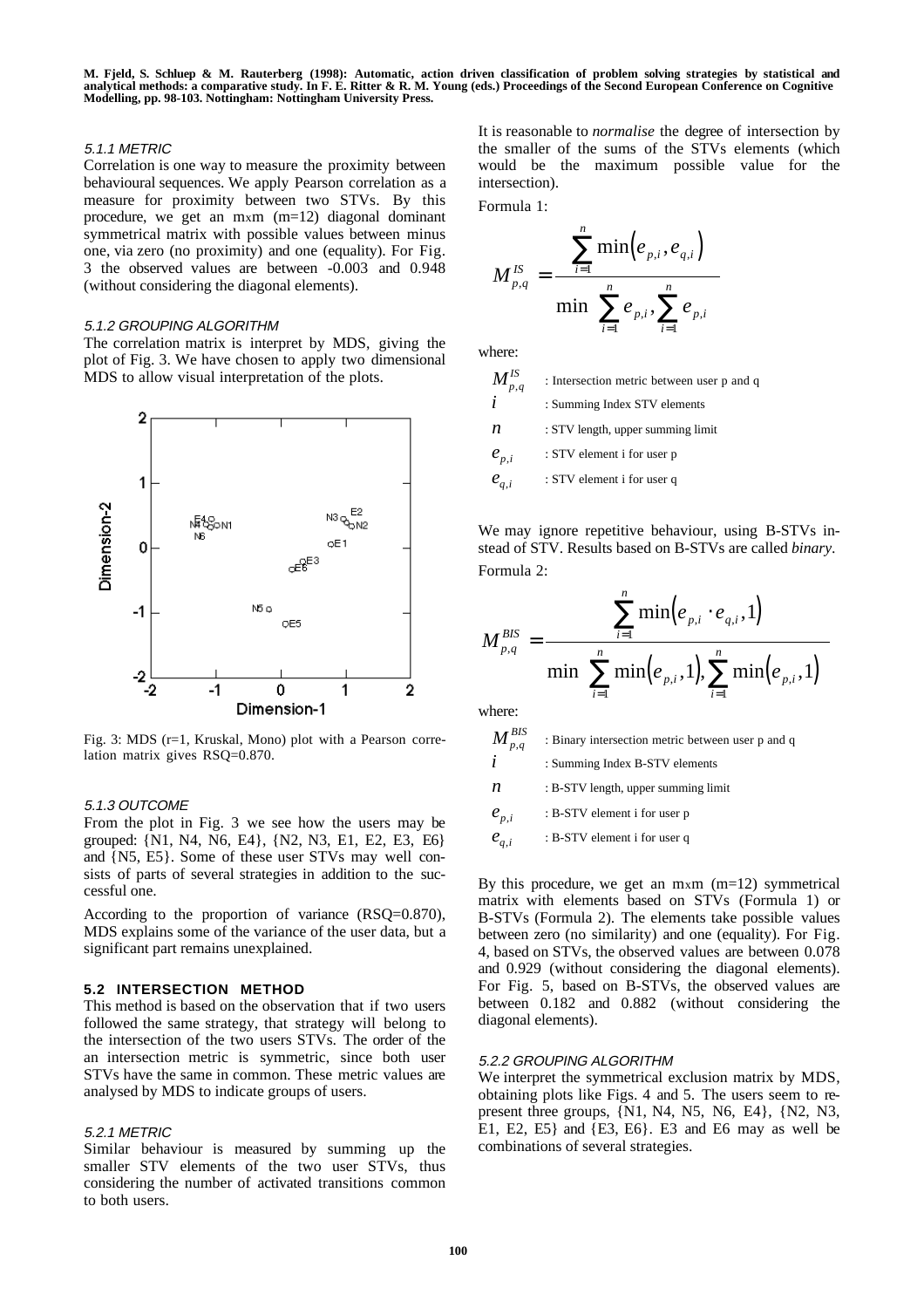

Fig. 4: MDS (r=1, Kruskal, Mono) plot with a normalised intersection matrix gives RSQ=0.975.



Fig. 5: MDS (r=1, Kruskal, Mono) plot with a binary normalised intersection matrix gives RSQ=0.995.

#### 5.2.3 OUTCOME

According to the RSQ of Fig. 4 (RSQ=0.975) and of Fig. 5 (RSQ=0.995), we can explain most of the variance among user data. However, the binary based plot of Fig. 5 (RSQ=0.995) is slightly better than that of Fig. 4 (RSQ=0.975). That is surprising, since the method ignores information about repetitive behaviour. Maybe such information is redundant in the context of this method.

### **5.3 EXCLUSION METHOD**

This method is based on the exclusion as a metric of difference. Exclusion among two users is always given by two areas. The area of one user STV (user 1, Fig. 2) excluded from the area of a second user STV (user 2, Fig. 2), is not the same as the area of the second user STV excluded from the area of the first one. Since the two

exclusion areas are asymmetric, the method does not allow for MDS as grouping algorithm.

#### 5.3.1 METRIC

This method measures the difference between two STVs by estimating how much of one user STV (column index in Table 2) is excluded from a second one (row index, Table 2).

Formula 3:

$$
M_{p,q}^{EX} = \sum_{i=1}^{n} \left| \min(e_{p,i} - e_{q,i}, 0) \right|
$$

where:

| $\bm{M}^{EX}_{p,q}$ | : Exclusion metric between user p and q |
|---------------------|-----------------------------------------|
|---------------------|-----------------------------------------|

*i* : Summing Index STV elements

 $n$  : STV length, upper summing limit

 $e_{n,i}$  : STV element i for user p

 $e_{q,i}$  : STV element i for user q

Following this procedure for all users, we get an mxm asymmetrical matrix (Table 2), where each element is a measure of exclusion (Formula 3). Since there were six novices (N1-N6) and six experts (E1-E6), m is  $6+6=12$ .

Table 2: Numerical representation of exclusion matrix.

| E6             | 6            | 43       | 47       | 51       | 70       | 50       | 47             | 35       | 73       | 5        | 171      | $\bf{0}$       |
|----------------|--------------|----------|----------|----------|----------|----------|----------------|----------|----------|----------|----------|----------------|
| E5             | 17           | 15       | 14       | 69       | 48       | 67       | 23             | 7        | 64       | 21       | $\bf{0}$ | 24             |
| E4             | 9            | 44       | 47       | 56       | 70       | 55       | 47             | 35       | 73       | $\bf{0}$ | 171      | 8              |
| E3             | 17           | 41       | 41       | 68       | 77       | 62       | 28             | 28       | $\bf{0}$ | 21       | 162      | 24             |
| E <sub>2</sub> | 17           | 15       | 16       | 68       | 81       | 67       | 19             | $\bf{0}$ | 66       | 21       | 143      | 24             |
| E1             | 20           | 16       | 19       | 73       | 85       | 72       | $\bf{0}$       | 7        | 54       | 21       | 147      | 24             |
| N6             | 3            | 41       | 44       | 28       | 48       | $\bf{0}$ | 47             | 30       | 63       | 4        | 166      | $\overline{2}$ |
| N <sub>5</sub> | 3            | 39       | 42       | 41       | $\bf{0}$ | 33       | 45             | 29       | 63       | 4        | 132      | $\overline{7}$ |
| N <sub>4</sub> | $\mathbf{2}$ | 41       | 42       | $\bf{0}$ | 55       | 27       | 47             | 30       | 68       | 4        | 167      | $\overline{2}$ |
| N3             | 16           | 11       | $\bf{0}$ | 68       | 82       | 69       | 19             | 4        | 67       | 21       | 138      | 24             |
| N <sub>2</sub> | 18           | $\bf{0}$ | 15       | 71       | 83       | 70       | 20             | 7        | 71       | 22       | 143      | 24             |
| N1             | $\bf{0}$     | 41       | 43       | 55       | 70       | 55       | 47             | 32       | 70       | 10       | 168      | 10             |
|                | N1           | N2       | N3       | N4       | N5       | N6       | E <sub>1</sub> | E2       | E3       | E4       | E5       | E6             |

#### 5.3.2 GROUPING ALGORITHM

The grayscale representation (Fig. 6) of the exclusion matrix (Table 2) is generated by Mathematica (Wolfram, 1991) *ListDensityPlot* with the negative, inverted exclusion matrix as input. We use the negative matrix to obtain a consistent plot. Fig. 6 is only meant as a visualisation of Table 2, and is not an exact mapping. Since division by zero is not defined, the diagonal elements of Table 2 were directly mapped to the darkest graytone. Fig. 6 shows to what degree a *column* user STV is excluded from a *row* user STV. Darker matrix elements correspond to lower degree of exclusion.

To interpret the degrees of exclusion in Table 2, we suggest an iterative *predictor-corrector* algorithm. The *corrector* is an estimator for the threshold value so that only considering exclusion measures between that value and zero will give the predicted number (*predictor*) of user groups. The stop criterion for the iteration method is that the number of user groups given by the corrector, equals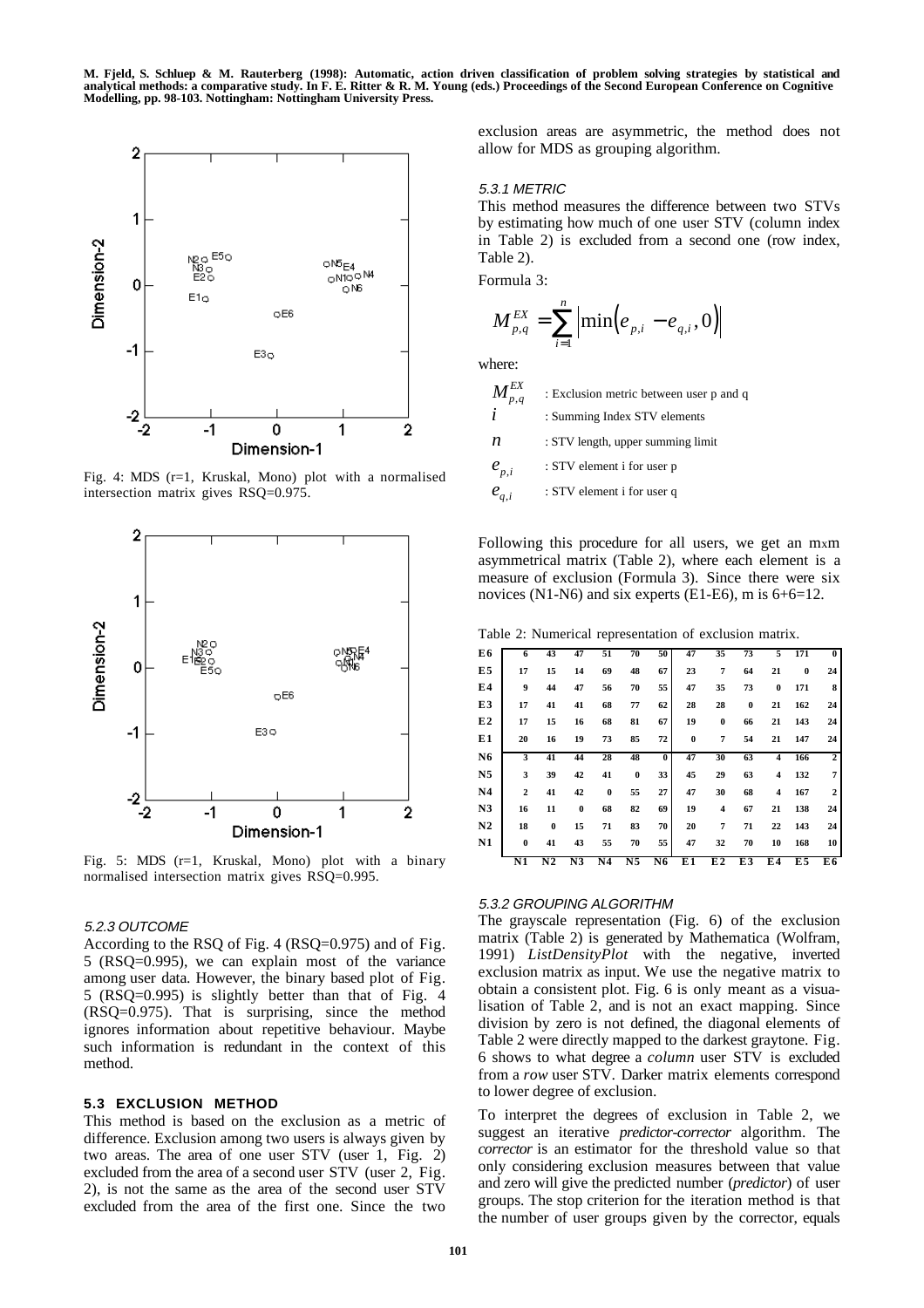the value of the predictor. Research on converge criteria is part of our future work, so now we simply assume convergence. For each iteration the corrector is modified in order to meet the stop criterion, according to the following rules: If we consider too few exclusion relations (i.e. the corrector is too close to zero), the number of groups will be higher than the predictor. If we consider too many exclusion (i.e. the corrector is too far from zero), many or all of the users will be related by exclusion statements, and the number of groups will be lower than the predictor. We give our predictor the value predictor=3. By visual inspection of Fig. 6 it appears reasonable to consider the darkest matrix elements only. Since these elements have numerical values equal to or below 8 (Table 2), we choose the initial value of the corrector to be 8.



Fig. 6: Grayscale representation of exclusion matrix. Darker elements mean higher exclusion of *column* user STV from *row* user STV.

Diagonal elements are ignored, since each STV is fully similar to itself.

Since small differences indicate similarity, we can derive (based on Table 2) four similarity relations (Table 3).

Table 3: We can derive these four similarity relations.

| relation | Similarity User STVs of each relation |
|----------|---------------------------------------|
|          | $N1 \in N4, N5, N6, E6$               |
|          | $E4 \in N4, N5, N6, E6$               |
| 3        | $E6 \in N4, N5, N6, E4$               |
|          | $E2 \in N2, N3, E1, E5$               |

All users that are related by an similarity relation are defined to belong to one group. Since the three first similarity relations (Table 3) are interrelated, this gives one group. The remaining, fourth similarity relation (Table 3) gives a second group. Users not appearing in any similarity relation define a separate group.

## 5.3.3 OUTCOME

Hence, the algorithm gives the following groups: {N1, N4, N5, N6, E4, E6}, {N2, N3, E1, E2, E5} and {E3}. We assumed that the number of groups should be three, so the stop criterion has already been met. If our prediction had not been met, we would have to try with a higher or lower corrector (according to the above mentioned rules) and go back to the start of the predictor- corrector algorithm. This algorithm is repeated until the stop criterion is met (convergence).

#### **6 DISCUSSION**

In order to validate the outcome of these three automatic methods, we performed a protocol analysis (Ericsson and Simon, 1984) of the task. This is manual work, based on analysis of video and verbal utterances in addition to logfiles. This is mostly feasible for simple tasks, where users basically follow one or a few strategies. This analysis showed that there are three distinct strategies solving the task. We call these strategies S1, S2 and S3. Table 4 shows the users according to their successful strategy.

Table 4: Manual protocol analysis of the task shows three distinct strategies and gives information about which user succeeded by which strategy.

|                | <b>Strategy   Users according to strategy</b> |
|----------------|-----------------------------------------------|
| S <sub>1</sub> | N1, N4, N5, N6, E4, E6                        |
| S <sub>2</sub> | N2, N3, E1, E2, E5                            |
| S <sub>3</sub> | E3                                            |

The strategies are represented as STVs and have the same qualitative interpretation as the STVs of the users (N1- N6) and (E1-E6). We see that the correlation method and intersection method do not correspond fully with the outcome of the protocol analysis. The exclusion method, however, gives exactly the same results. So, the exclusion method is the best one with our combination of system, task and users behaviour. In the future, we want to find out how the different methods, especially the exclusion method, perform with other, more complex tasks.

We have seen that for a relatively simple task, the method which is purely analytical (exclusion method) is the best one. Measured by the RSQ-values, the intersection method is better than the correlation method, which is purely statistical. This indicates that in our context, statistical methods offer less explaining power than the analytical methods for strategy and plan recognition.

# **7 CONCLUSION AND FUTURE PERSPECTIVES**

We have acquired results for one task only. To make our methods more reliable, we need to evaluate several tasks. For each task, we will validate our methods by manual protocol analysis.

We also plan to study learning experiments, in order to recognise the acquisition process of strategies.